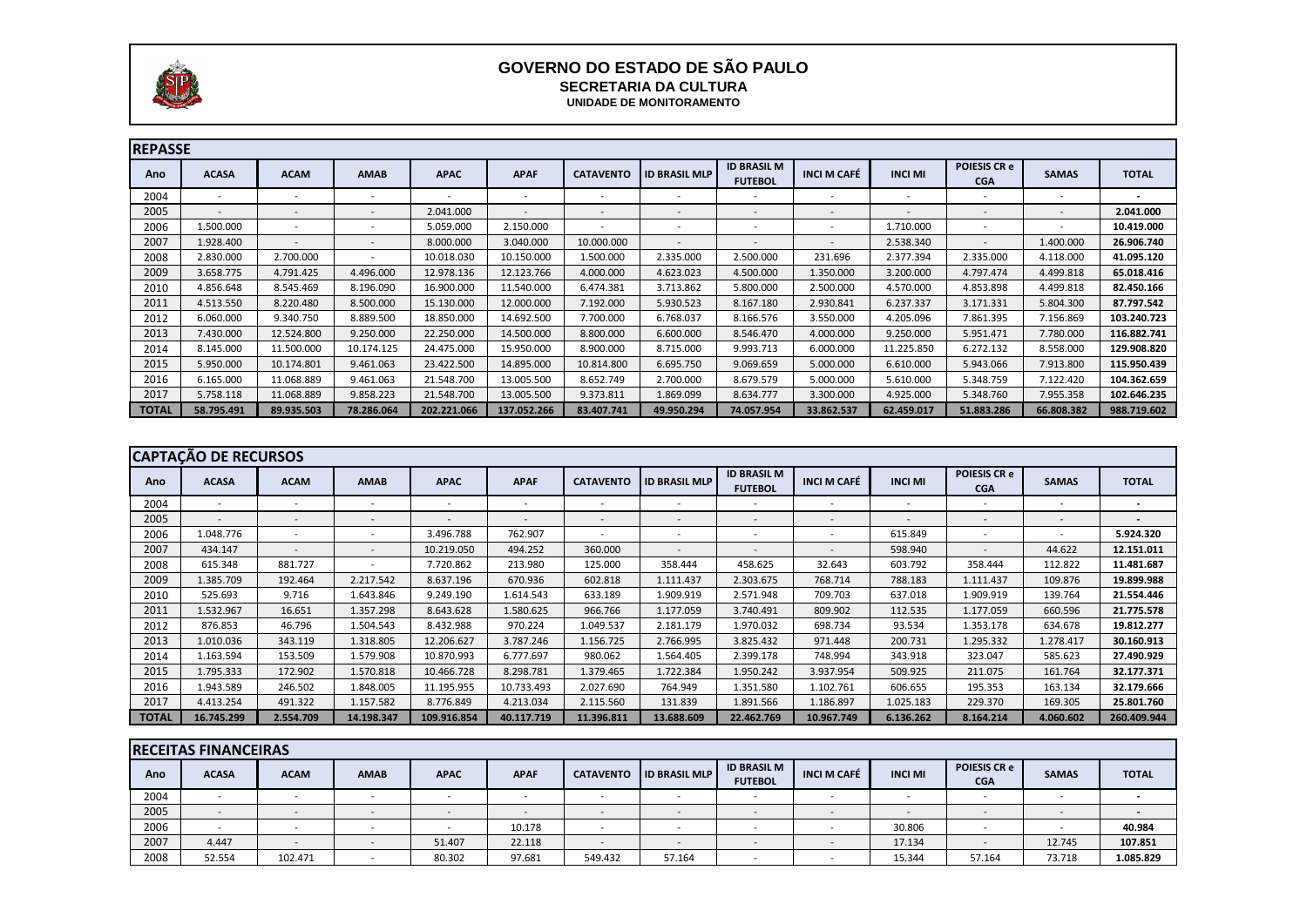

## **GOVERNO DO ESTADO DE SÃO PAULO SECRETARIA DA CULTURA UNIDADE DE MONITORAMENTO**

| $\sim$       |           |           |           |           |           |           |           |           |                          |           |           |           |            |
|--------------|-----------|-----------|-----------|-----------|-----------|-----------|-----------|-----------|--------------------------|-----------|-----------|-----------|------------|
| 2009         | 81.215    | 154.844   | 73.585    | 185.453   | 88.120    | 14.844    | 174.304   |           |                          | 48.260    | 174.304   | 66.512    | 1.061.441  |
| 2010         | 137.148   | 180.201   | 118.332   | 398.010   | 170.181   | 14.844    | 153.358   |           | $\overline{\phantom{0}}$ | 58.297    | 153.358   | 43.362    | 1.427.090  |
| 2011         | 152.639   | 206.682   | 192.210   | 341.934   | 255.506   | 174.104   | 144.931   |           | 54.812                   | 73.504    | 144.931   | 77.703    | 1.818.957  |
| 2012         | 148.086   | 173.874   | 105.909   | 517.556   | 395.459   | 138.452   | 20.149    | 60.042    | 32.564                   | 136.671   | 137.438   | 137.676   | 2.003.877  |
| 2013         | 191.953   | 464.642   | 148.056   | 614.678   | 550.106   | 198.850   | 48.401    | 70.275    | 85.960                   | 355.571   | 142.896   | 178.876   | 3.050.263  |
| 2014         | 366.361   | 511.148   | 112.751   | 531.566   | 291.967   | 228.495   | 210.668   | 275.459   | 194.749                  | 618.141   | 275.430   | 193.792   | 3.810.527  |
| 2015         | 491.004   | 441.313   | 194.125   | 444.805   | 195.031   | 673.927   | 327.422   | 377.189   | 277.329                  | 629.699   | 370.326   | 203.314   | 4.625.484  |
| 2016         | 478.549   | 122.159   | 218.595   | 679.223   | 302.715   | 941.983   | 248.215   | 259.935   | 653.826                  | 553.582   | 333.864   | 363.746   | 5.156.392  |
| 2017         | 214.402   | 128.031   | 203.655   | 133.383   | 160.558   | 747.820   | 121.230   | 117.222   | 380.586                  | 142.659   | 163.343   | 193.474   | 2.706.363  |
| <b>TOTAL</b> | 2.318.357 | 2.485.365 | 1.367.218 | 3.978.317 | 2.539.621 | 3.682.751 | 1.505.842 | 1.160.122 | 1.679.826                | 2.679.667 | 1.953.054 | 1.544.918 | 26.895.058 |

| <b>CELETISTAS</b> |              |             |              |             |             |                  |                      |                                      |                    |                |                                   |                |              |
|-------------------|--------------|-------------|--------------|-------------|-------------|------------------|----------------------|--------------------------------------|--------------------|----------------|-----------------------------------|----------------|--------------|
| Ano               | <b>ACASA</b> | <b>ACAM</b> | <b>AMAB</b>  | <b>APAC</b> | <b>APAF</b> | <b>CATAVENTO</b> | <b>ID BRASIL MLP</b> | <b>ID BRASIL M</b><br><b>FUTEBOL</b> | <b>INCI M CAFÉ</b> | <b>INCI MI</b> | <b>POIESIS CR e</b><br><b>CGA</b> | <b>SAMAS</b>   | <b>TOTAL</b> |
| 2004              | 0            | -0          | $\Omega$     |             | 0           | $\Omega$         | 0                    | 0                                    | 0                  | $\Omega$       |                                   | 0              | $\mathbf 0$  |
| 2005              | $\mathbf 0$  |             | $\Omega$     | $\Omega$    | $\Omega$    | $\mathbf{0}$     | 0                    | $\mathbf{0}$                         | $\mathbf 0$        | $\Omega$       | $\Omega$                          | $\mathbf 0$    | $\mathbf 0$  |
| 2006              | 15           | -0          |              | 159         | 46          | $\Omega$         | 0                    | 0                                    | $\mathbf{0}$       | 22             |                                   | $\Omega$       | 242          |
| 2007              | 20           | $\Omega$    | $\mathbf 0$  | 166         | 56          | 52               | $\Omega$             | $\Omega$                             | 0                  | 24             |                                   | $\overline{2}$ | 320          |
| 2008              | 24           | 28          | $\mathbf{0}$ | 189         | 110         | 41               | 70                   | 68                                   | 10                 | 31             | 70                                | 24             | 595          |
| 2009              | 30           | 28          | 94           | 193         | 117         | 72               | 76                   | 73                                   | 11                 | 38             | 76                                | 28             | 760          |
| 2010              | 38           | 36          | 93           | 197         | 99          | 87               | 67                   | 85                                   | 27                 | 35             | 67                                | 27             | 791          |
| 2011              | 44           | 30          | 93           | 193         | 84          | 80               | 63                   | 79                                   | 37                 | 8              | 63                                | 23             | 734          |
| 2012              | 51           | 32          | 88           | 212         | 100         | 53               | 57                   | 80                                   | 43                 | 17             | 38                                | 39             | 810          |
| 2013              | 48           | 41          | 99           | 215         | 114         | 58               | 66                   | 85                                   | 44                 | 18             | 34                                | 47             | 869          |
| 2014              | 49           | 56          | 88           | 256         | 138         | 60               | 66                   | 86                                   | 52                 | 54             | 40                                | 47             | 992          |
| 2015              | 54           | 55          | 68           | 196         | 110         | 53               | 61                   | 70                                   | 50                 | 63             | 42                                | 50             | 872          |
| 2016              | 51           | 54          | 62           | 188         | 109         | 64               | 9                    | 74                                   | 49                 | 59             | 43                                | 38             | 800          |
| 2017              | 51           | 53          | 58           | 159         | 113         | 69               | 4                    | 70                                   | 52                 | 52             | 36                                | 38             | 755          |

|              | <b>EXPOSIÇÕES</b> |             |             |             |             |                   |                      |                                      |                          |                |                                   |                |              |
|--------------|-------------------|-------------|-------------|-------------|-------------|-------------------|----------------------|--------------------------------------|--------------------------|----------------|-----------------------------------|----------------|--------------|
| Ano          | <b>ACASA</b>      | <b>ACAM</b> | <b>AMAB</b> | <b>APAC</b> | <b>APAF</b> | <b>CATAVENTO</b>  | <b>ID BRASIL MLP</b> | <b>ID BRASIL M</b><br><b>FUTEBOL</b> | <b>INCI M CAFÉ</b>       | <b>INCI MI</b> | <b>POIESIS CR e</b><br><b>CGA</b> | <b>SAMAS</b>   | <b>TOTAL</b> |
| 2004         | $\mathbf 0$       | 0           | 0           | 0           | 0           | $\Omega$          | $\Omega$             | 0                                    | 0                        | 0              | 0                                 | $\mathbf{0}$   | 0            |
| 2005         | $\mathbf 0$       | $\Omega$    | $\Omega$    | $\Omega$    | $\Omega$    | $\mathbf{0}$      | $\Omega$             | $\mathbf 0$                          | $\mathbf 0$              | $\mathbf 0$    | $\Omega$                          | $\mathbf{0}$   | $\mathbf 0$  |
| 2006         | 6                 | 0           | $\Omega$    | 48          | Ъ.          | $\Omega$          | $\mathbf{0}$         | 0                                    | 0                        | .5             | $\Omega$                          | $\Omega$       | 64           |
| 2007         | 16                | 0           | $\Omega$    | 42          | 23          | $\Omega$          | $\Omega$             | $\mathbf{0}$                         | $\Omega$                 | 5              | $\Omega$                          | 3              | 89           |
| 2008         | 15                | 17          | 0           | 37          | 19          | $\Omega$          |                      |                                      |                          | -              |                                   |                | 105          |
| 2009         | 19                | 13          | 6           | 31          | 26          | $\mathbf{\Omega}$ | 14                   | $\overline{2}$                       | 4                        | $\mathbf{q}$   | 6                                 | $\overline{3}$ | 135          |
| 2010         | 14                | 3           | 25          | 30          | 33          |                   | 3                    |                                      | b                        |                |                                   | 3              | 129          |
| 2011         | 13                |             | 21          | 24          | 30          |                   | <u>ว</u>             |                                      | 3                        | $\overline{0}$ | 6                                 | 6              | 113          |
| 2012         | 19                | 3           | 20          | 25          | 48          |                   |                      | 2                                    | h                        | $\mathbf 0$    | 13                                | <sub>b</sub>   | 143          |
| 2013         | 13                |             | 14          | 33          | 45          |                   | 3                    |                                      | $\overline{\phantom{a}}$ | $\mathbf 0$    |                                   | $\mathbf{z}$   | 134          |
| 2014         | 15                |             | 18          | 22          | 45          |                   |                      |                                      | 2                        | ົາ             | 8                                 | 6              | 134          |
| 2015         | 16                | 26          | 18          | 20          | 45          |                   | 8                    | $\Delta$                             | 11                       | $\Delta$       | q                                 | 8              | 174          |
| 2016         | 11                | 13          | 6           | 16          | 37          | 9                 | 8                    |                                      | 3                        | 3              | 8                                 |                | 120          |
| 2017         | 19                | 10          | 4           | 19          | 33          | b                 | $\mathbf{0}$         | $\mathbf 0$                          | $\overline{2}$           | 8              |                                   | 10             | 118          |
| <b>TOTAL</b> | 176               | 102         | 132         | 347         | 389         | 37                | 46                   | 14                                   | 36                       | 44             | 73                                | 62             | 1.458        |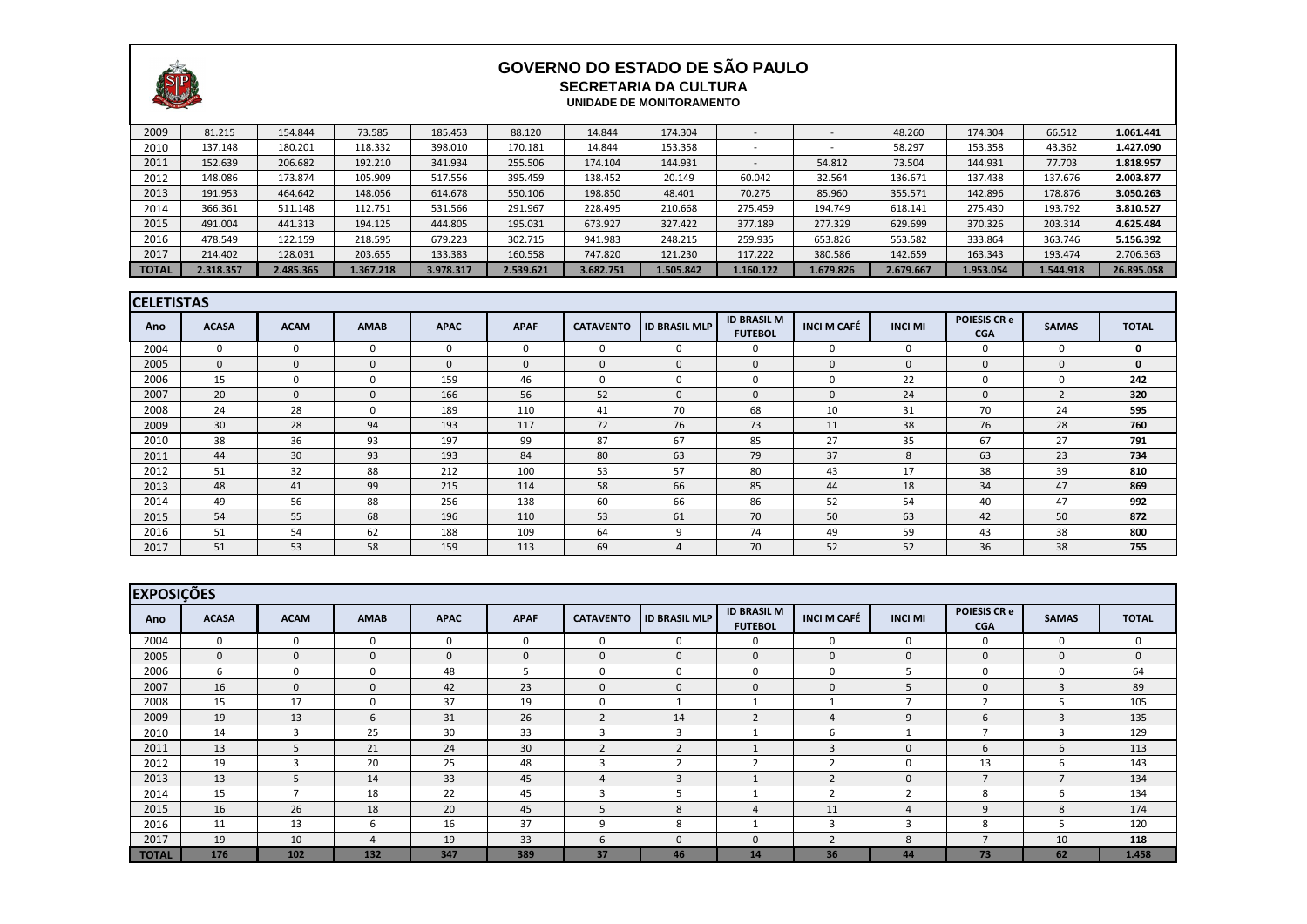

## **GOVERNO DO ESTADO DE SÃO PAULO SECRETARIA DA CULTURA**

| PRO SUSSITION CHAIN |              |             |             |              |             |                  | UNIDADE DE MONITORAMENTO |                                      |                    |                |                                   |                |              |
|---------------------|--------------|-------------|-------------|--------------|-------------|------------------|--------------------------|--------------------------------------|--------------------|----------------|-----------------------------------|----------------|--------------|
| <b>EVENTOS</b>      |              |             |             |              |             |                  |                          |                                      |                    |                |                                   |                |              |
| Ano                 | <b>ACASA</b> | <b>ACAM</b> | <b>AMAB</b> | <b>APAC</b>  | <b>APAF</b> | <b>CATAVENTO</b> | <b>ID BRASIL MLP</b>     | <b>ID BRASIL M</b><br><b>FUTEBOL</b> | <b>INCI M CAFÉ</b> | <b>INCI MI</b> | <b>POIESIS CR e</b><br><b>CGA</b> | <b>SAMAS</b>   | <b>TOTAL</b> |
| 2004                | $\mathbf 0$  | 0           | 0           | $\mathbf 0$  | 0           | 0                | $\mathbf 0$              | $\mathbf 0$                          | 0                  | 0              | 0                                 | 0              | $\mathbf 0$  |
| 2005                | $\mathbf 0$  | $\mathbf 0$ | $\mathbf 0$ | $\mathbf{0}$ | $\mathbf 0$ | $\Omega$         | $\mathbf 0$              | $\mathbf 0$                          | $\mathbf 0$        | $\mathbf{0}$   | $\mathbf{0}$                      | $\mathbf 0$    | $\mathbf 0$  |
| 2006                | 55           | $\mathbf 0$ | 0           | 0            | 3           | $\mathbf 0$      | 0                        | $\mathbf 0$                          | $\mathbf 0$        | 20             | $\mathbf 0$                       | 0              | 78           |
| 2007                | 53           | $\mathbf 0$ | $\mathbf 0$ | $\mathbf 0$  | 24          | $\mathbf 0$      | $\mathbf 0$              | $\mathbf 0$                          | $\mathbf 0$        | 20             | $\mathbf{0}$                      | $\mathbf 0$    | 97           |
| 2008                | 60           | 20          | 0           | 15           | 64          | 0                | 29                       | $\overline{2}$                       | 2                  | 12             | 119                               | 0              | 323          |
| 2009                | 72           | 57          | 19          | 23           | 273         |                  | 48                       | 22                                   | 13                 | 12             | 285                               | $\mathbf 0$    | 825          |
| 2010                | 115          | 40          | 10          | 21           | 172         | 5                | 53                       | 24                                   | 37                 | $\overline{7}$ | 314                               | 0              | 798          |
| 2011                | 131          | 56          | 54          | 24           | 156         | 8                | 39                       | 26                                   | 48                 | 5              | 145                               | $\overline{4}$ | 696          |
| 2012                | 112          | 78          | 68          | 28           | 535         | 10               | 70                       | 26                                   | 29                 | .5             | 207                               | 6              | 1.174        |
| 2013                | 83           | 85          | 49          | 25           | 658         | 11               | 27                       | 30 <sup>°</sup>                      | 47                 | 8              | 205                               | 52             | 1.280        |
| 2014                | 81           | 491         | 43          | 51           | 711         | 13               | 20                       | 30                                   | 41                 | 9              | 167                               | 43             | 1.700        |
| 2015                | 148          | 249         | 80          | 48           | 472         | 17               | 18                       | 47                                   | 90                 | 25             | 262                               | 63             | 1.519        |
| 2016                | 264          | 156         | 63          | 57           | 431         | 11               |                          | 41                                   | 26                 | 16             | 265                               | 33             | 1.364        |
| 2017                | 227          | 131         | 45          | 86           | 290         | 5                | $\mathbf 0$              | 43                                   | 30                 | 23             | 399                               | 36             | 1.315        |
| <b>TOTAL</b>        | 1.401        | 1.363       | 431         | 378          | 3.789       | 81               | 305                      | 291                                  | 363                | 162            | 2.368                             | 237            | 11.169       |

|              | <b>IPÚBLICO EDUCATIVO</b> |             |             |             |             |                  |                      |                                      |                    |                |                                   |              |              |
|--------------|---------------------------|-------------|-------------|-------------|-------------|------------------|----------------------|--------------------------------------|--------------------|----------------|-----------------------------------|--------------|--------------|
| Ano          | <b>ACASA</b>              | <b>ACAM</b> | <b>AMAB</b> | <b>APAC</b> | <b>APAF</b> | <b>CATAVENTO</b> | <b>ID BRASIL MLP</b> | <b>ID BRASIL M</b><br><b>FUTEBOL</b> | <b>INCI M CAFÉ</b> | <b>INCI MI</b> | <b>POIESIS CR e</b><br><b>CGA</b> | <b>SAMAS</b> | <b>TOTAL</b> |
| 2004         | 0                         |             | 0           |             | $\Omega$    |                  | $\Omega$             | 0                                    | 0                  | 0              | 0                                 |              | 0            |
| 2005         | 0                         | 0           | 0           | O           | $\Omega$    |                  | $\Omega$             | $\mathbf{0}$                         | 0                  | 0              | $\Omega$                          | $\Omega$     | $\mathbf{0}$ |
| 2006         | 11.558                    |             | 0           | 77.379      |             |                  | 0                    | 0                                    | 0                  | 33.058         | $\Omega$                          |              | 121.995      |
| 2007         | 17.921                    |             | 0           | 54.100      | 3.466       | $\Omega$         | $\Omega$             | $\mathbf{0}$                         | 0                  | 33.058         | $\Omega$                          | 4.080        | 112.625      |
| 2008         | 13.764                    | 13.537      | 0           | 65.429      | 5.215       | 814              | 79.560               | 6.746                                | 433                | 40.461         | 360                               | 12.161       | 238.480      |
| 2009         | 12.497                    | 32.402      | 9.253       | 49.103      | 13.430      | 60.332           | 33.787               | 35.931                               | 32.529             | 35.036         | 7.588                             | 12.840       | 334.728      |
| 2010         | 12.591                    | 37.755      | 50.038      | 55.421      | 11.916      | 162.564          | 34.252               | 64.017                               | 13.437             | 0              | 4.468                             | 9.067        | 455.526      |
| 2011         | 9.866                     | 28.620      | 40.770      | 34.834      | 16.741      | 86.360           | 39.872               | 56.338                               | 19.130             | $\Omega$       | 5.600                             | 17.683       | 355.814      |
| 2012         | 13.594                    | 19.216      | 46.902      | 71.553      | 21.685      | 261.580          | 28.996               | 57.115                               | 19.415             | 0              | 4.715                             | 19.715       | 564.486      |
| 2013         | 13.678                    | 12.669      | 46.931      | 79.174      | 19.223      | 278.563          | 32.369               | 91.959                               | 28.541             | $\Omega$       | 3.256                             | 15.736       | 622.099      |
| 2014         | 15.657                    | 29.628      | 54.634      | 85.053      | 24.355      | 229.133          | 38.706               | 98.315                               | 31.199             | 13.704         | 7.036                             | 22.296       | 649.716      |
| 2015         | 9.719                     | 29.969      | 58.428      | 73.272      | 22.888      | 153.127          | 36.618               | 66.015                               | 30.895             | 34.611         | 5.426                             | 18.427       | 539.395      |
| 2016         | 5.568                     | 25.529      | 57.083      | 64.486      | 18.131      | 188.375          | 2.780                | 42.375                               | 26.434             | 39.525         | 5.553                             | 18.872       | 494.711      |
| 2017         | 5.786                     | 55.104      | 24.693      | 55.679      | 24.021      | 168.162          | $\Omega$             | 41.779                               | 19.534             | 36.912         | 6.670                             | 19.058       | 457.398      |
| <b>TOTAL</b> | 142.199                   | 284.429     | 388.732     | 765.483     | 181.071     | 1.589.010        | 326.940              | 560.590                              | 221.547            | 266.365        | 50.672                            | 169.935      | 4.946.973    |

|      | <b>PÚBLICO TOTAL</b> |             |             |             |             |                  |                      |                                      |                    |                |                                   |              |              |
|------|----------------------|-------------|-------------|-------------|-------------|------------------|----------------------|--------------------------------------|--------------------|----------------|-----------------------------------|--------------|--------------|
| Ano  | <b>ACASA</b>         | <b>ACAM</b> | <b>AMAB</b> | <b>APAC</b> | <b>APAF</b> | <b>CATAVENTO</b> | <b>ID BRASIL MLP</b> | <b>ID BRASIL M</b><br><b>FUTEBOL</b> | <b>INCI M CAFÉ</b> | <b>INCI MI</b> | <b>POIESIS CR e</b><br><b>CGA</b> | <b>SAMAS</b> | <b>TOTAL</b> |
| 2004 |                      |             |             |             |             |                  |                      |                                      |                    |                |                                   |              |              |
| 2005 | 0                    |             |             |             |             |                  |                      |                                      |                    |                |                                   |              |              |
| 2006 | 109.281              |             |             | 454.433     | 1.097       |                  |                      |                                      |                    | 84.239         |                                   |              | 649.050      |
| 2007 | 83.845               |             |             | 415.382     | 25.230      |                  |                      |                                      |                    | 84.239         |                                   | 17.119       | 625.815      |
| 2008 | 85.399               | 120.462     |             | 544.168     | 40.629      | 875              | 241.383              | 88.760                               | 3.456              | 95.819         | 6.963                             | 41.309       | 1.269.223    |
| 2009 | 94.450               | 231.749     | 79.641      | 597.271     | 88.582      | 138.923          | 389.740              | 403.826                              | 49.904             | 93.929         | 85.679                            | 35.861       | 2.289.555    |